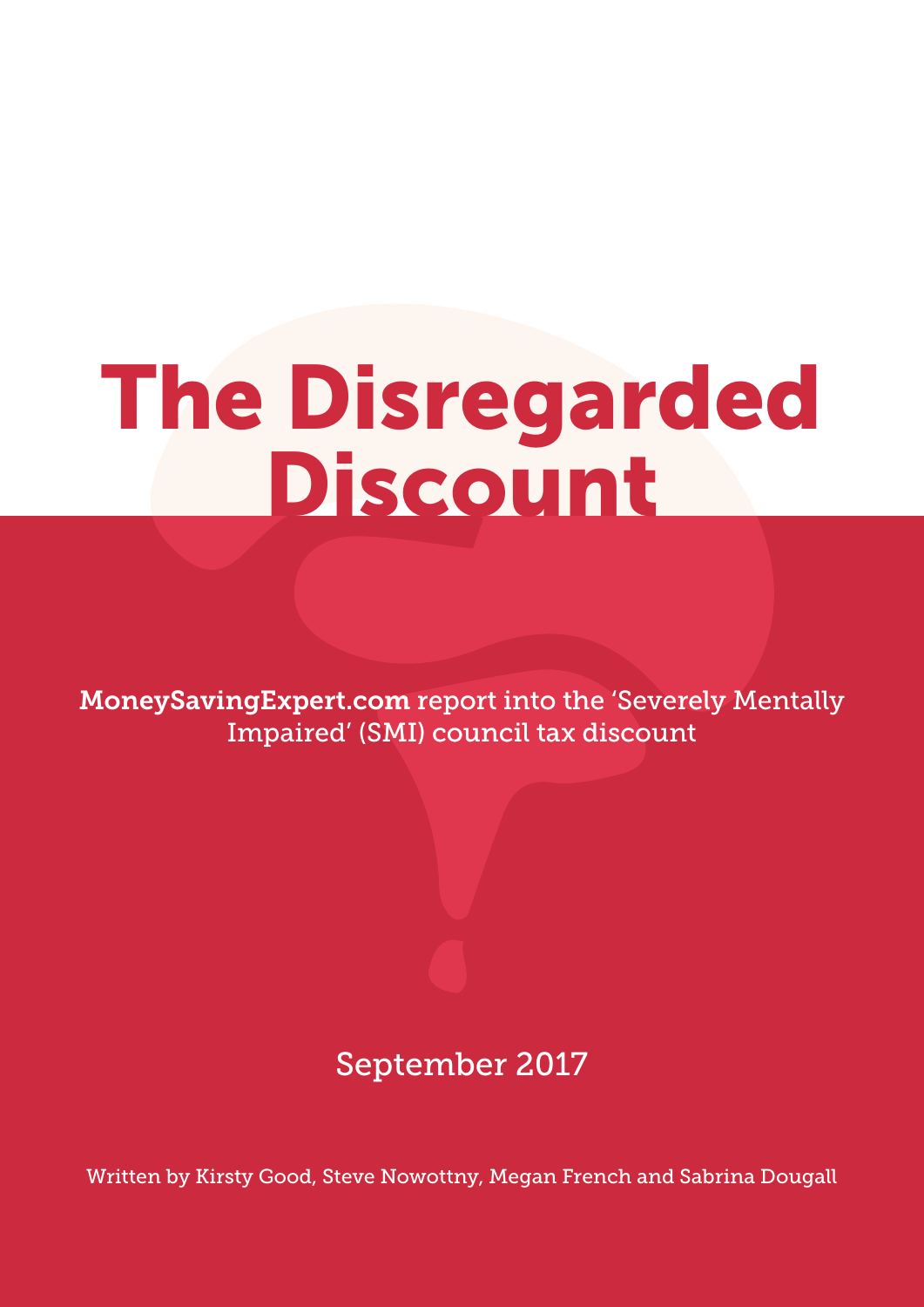

## Foreword

## Martin Lewis, MSE founder

The law rightfully recognises that many vulnerable people who have a severe mental impairment such as dementia or Alzheimer's are entitled to a council tax reduction. Sadly, many councils do not. And the result is 10,000s of people who the state aims to help have been drastically overpaying on their council tax for years.

Council tax rules state that, like students, those diagnosed as 'Severely Mentally Impaired' (SMI) and eligible for certain benefits are disregarded for council tax purposes. This means if they live with one other person, usually their carer, the household is entitled to a 25% council tax discount. If they live alone, it's 100%. Yet the number of people actually receiving the discount is paltry.

As councils don't actually lose money from this – the discount's funded by central Government – it's tough not to think the cause is just mass council ineptitude in administering it. **99**<br><sup>riv. at the door of councils</sub></sup> **"**

This report shows the reason for this seems to lie primarily at the door of councils in England, Scotland and Wales, which are meant to administer it. Our Freedom of Information data and mystery shopper research shows many councils' frontline staff are unaware of this rule, deny it or misunderstand its meaning. So even if a potential claimant has heard of the discount, he/she can struggle to make an application. This has led to a postcode lottery – with people in some areas 77 times less likely to get it than elsewhere.

As councils don't actually lose money from this – the discount's funded by central Government – it's tough not to think the cause is just mass council ineptitude in administering it.

This needs to change. Better awareness and communication of the discount are fundamental – and there needs to be clarity over whether claims can be backdated or not. Councils themselves should urgently check their procedures and that should be ensured by an urgent Government review of how councils are applying the SMI discount – including a suggested standard procedure, with one form, to make it easy to claim, regardless of postcode.

## **Contents**

|                                                                                                   | Foreword                      |
|---------------------------------------------------------------------------------------------------|-------------------------------|
|                                                                                                   | <b>Success stories</b>        |
| $\begin{array}{c c} \hline \textbf{2} & \textbf{3} \\ \hline \textbf{3} & \textbf{3} \end{array}$ | <b>Executive Summary</b>      |
| $\frac{5}{8}$                                                                                     | Introduction                  |
|                                                                                                   | <b>Investigation part [1]</b> |
| $\frac{11}{20}$                                                                                   | <b>Investigation part [2]</b> |
|                                                                                                   | <b>Investigation part [3]</b> |
| $\begin{array}{c} \n \textbf{22} \\  \hline \n \end{array}$                                       | Conclusion                    |
| 24                                                                                                | Recommendations               |
| 25                                                                                                | Appendix                      |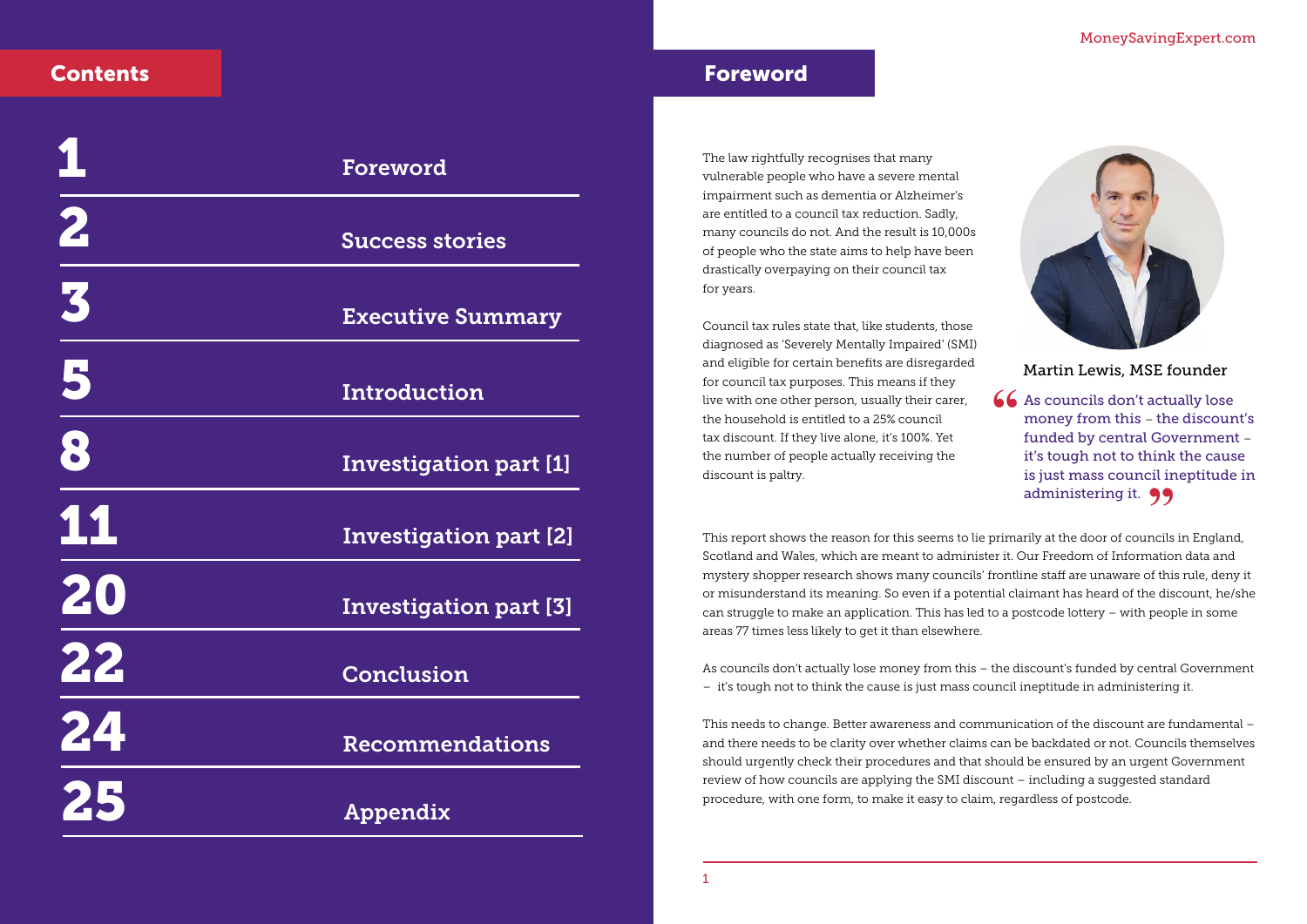If you have been diagnosed as 'Severely Mentally Impaired' (SMI), you are disregarded for council tax purposes, in a similar way that students are. SMI is defined as someone living with a severe impairment of intelligence and social functioning, which appears to be permanent. Therefore, if someone with an SMI diagnosis is living with another adult, that counts as a oneperson home and the 25% council tax discount should apply. If the person lives alone, often with the support of carers, they can be fully exempt from paying council tax.

MoneySavingExpert.com has been raising awareness of the SMI council tax discount since 2016. Leading charities such as Dementia UK, Carers UK and Alzheimer's Society have confirmed awareness of the discount among those living with an SMI condition is low. But even when someone does know about it, our research indicates potential claimants are at the mercy of a postcode lottery.

Through a combination of Freedom of Information (FOI) requests to all councils in England, Scotland and Wales, and a mystery shopper exercise of 100 councils, MoneySavingExpert has found:

that we may be due a reduction in council tax<br>band was diagnosed with dementia, the only<br>tomey. Once I knew about claiming<br>ion is somewhat hidden but thanks to you we<br>elp. 99 *Nowhere have I seen the information that we may be due a reduction in council tax*  **"** *except on MSE's emails. When my husband was diagnosed with dementia, the only thing I was told to get was power of attorney. Once I knew about claiming it was very easy. It seems the information is somewhat hidden but thanks to you we have received £800, which is a great help.* **"***Carol*

## Success stories and the stories of the state of the Executive Summary

**Success stories**<br> **(6)** Thanks - with your guide, just helped my parents class Parkinson's. 99<br>
Paul *Thanks - with your guide, just helped my parents claim back £2,400 council tax as dad* **"** has Parkinson's. **99**<br>Paul *Paul*

- A huge disparity in the proportion of people claiming the discount across the country. For example, in Renfrewshire it's claimed by 1.47% of the population but in East Ayrshire, by just 0.019%. While some variation is to be expected due to demographic factors, these are extremely unlikely to account for the entire fact people in one area are 77 times less likely to get the discount than others living 40 miles away.
- Many councils are getting the eligibility criteria completely wrong. Our FOI requests and the 'mystery shop' of 100 councils highlighted many aren't giving potential claimants the correct information about who qualifies for the discount.
- During the 'mystery shop' of 100 councils, 68% were unable to clearly explain to our 'applicant' the process for submitting a claim. Five council call-handlers we spoke to did not even know the discount existed.
- There may be some link between councils' poor communication and low uptake. We used a second mystery shopper exercise to see if there was any correlation claim the discount.

#### • Claimants aren't being given all the correct information on how to submit a claim.

between councils failing to provide clear information and people failing to successfully

*Thanks to the weekly email about reclaiming council tax for people with a serious*  **"** *mental impairment I have just got my Mum's council tax cancelled, saving her £1200 a year, plus they refunded £750 for last year! Thanks Martin and MSE – I would never have known about this if it wasn't for you.* **"** *Sarah*

*My mum has dementia. I got my dad a £790 rebate for the previous 3 years' council tax, and a reduction of £30 per month on this year's council tax due to the item I read on MSE about people like my mum being entitled to a reduction. Thanks MSE.* **"** *Sandra* **"**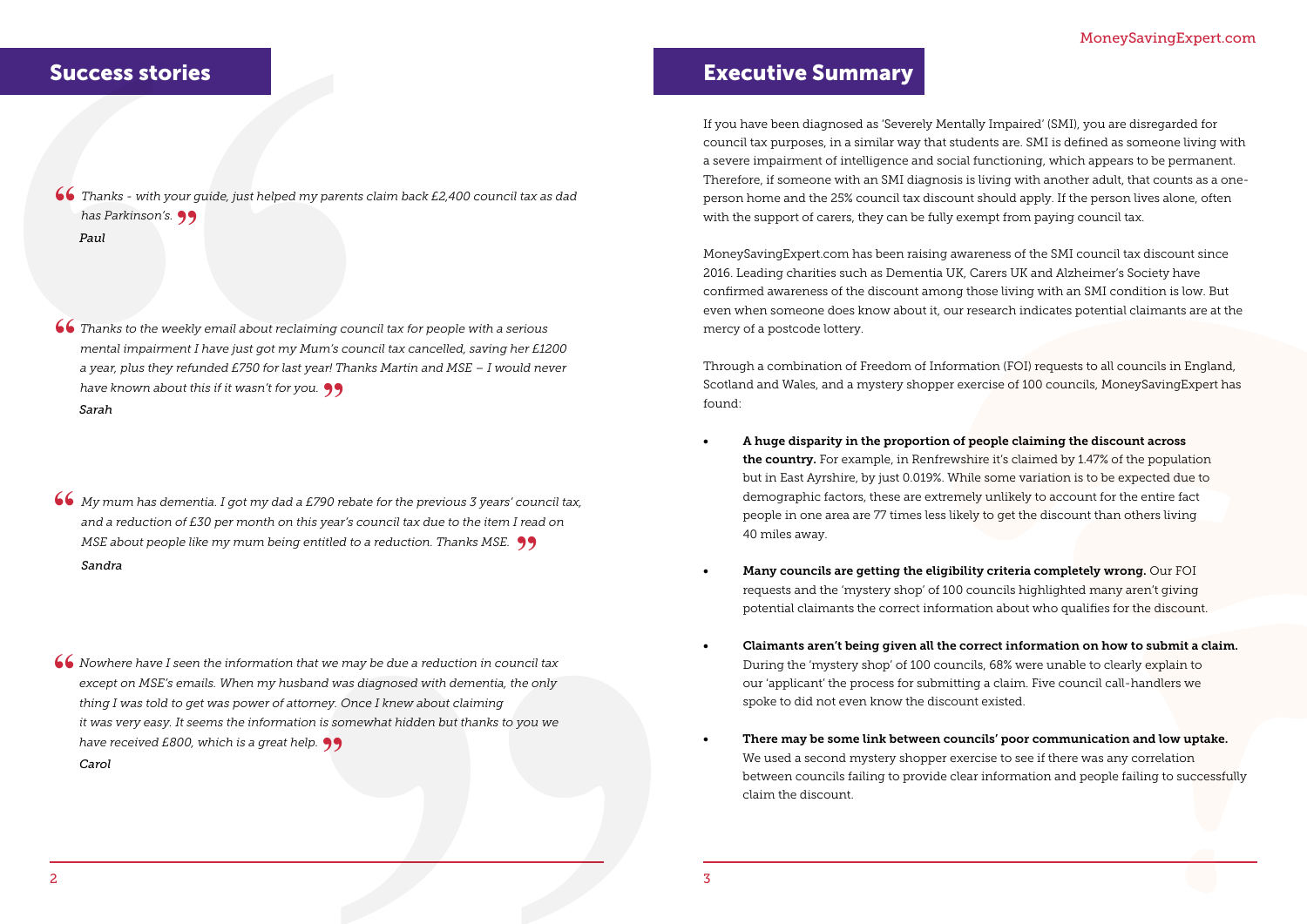The Department for Communities and Local Government (DCLG) says there are no official figures for how many potential claimants are failing to receive the discount.

While there are many conditions that could result in a diagnosis of SMI, we estimate up to 100,0001 people are missing out on the SMI council tax discount. The discount itself is worth on average  $£400<sup>2</sup>$  a year. In some cases where people may be able to claim retrospectively though this isn't universal – they could be missing out on £1,000s.

MoneySavingExpert is now calling for:

- Central and devolved Governments to conduct an urgent review of local authority procedures regarding the council tax SMI discount.
- A standardised application procedure to be introduced across all councils resulting in a clear and simple process for people to claim the SMI discount and rebates.
- Frontline council staff to be adequately trained with a full working knowledge of the discount and how to claim it.
- All councils to allow backdated claims and rebates, alongside implementing a clear policy.

**66** People in one area are<br>77 times less likely to 77 times less likely to get the discount than others living 40 miles away 99

# INTRODUCTION

<sup>1</sup> See appendix for calculation.

<sup>2</sup> The average band D council tax in England for 2017/18 is £1,591, so 25% is £397.75.

5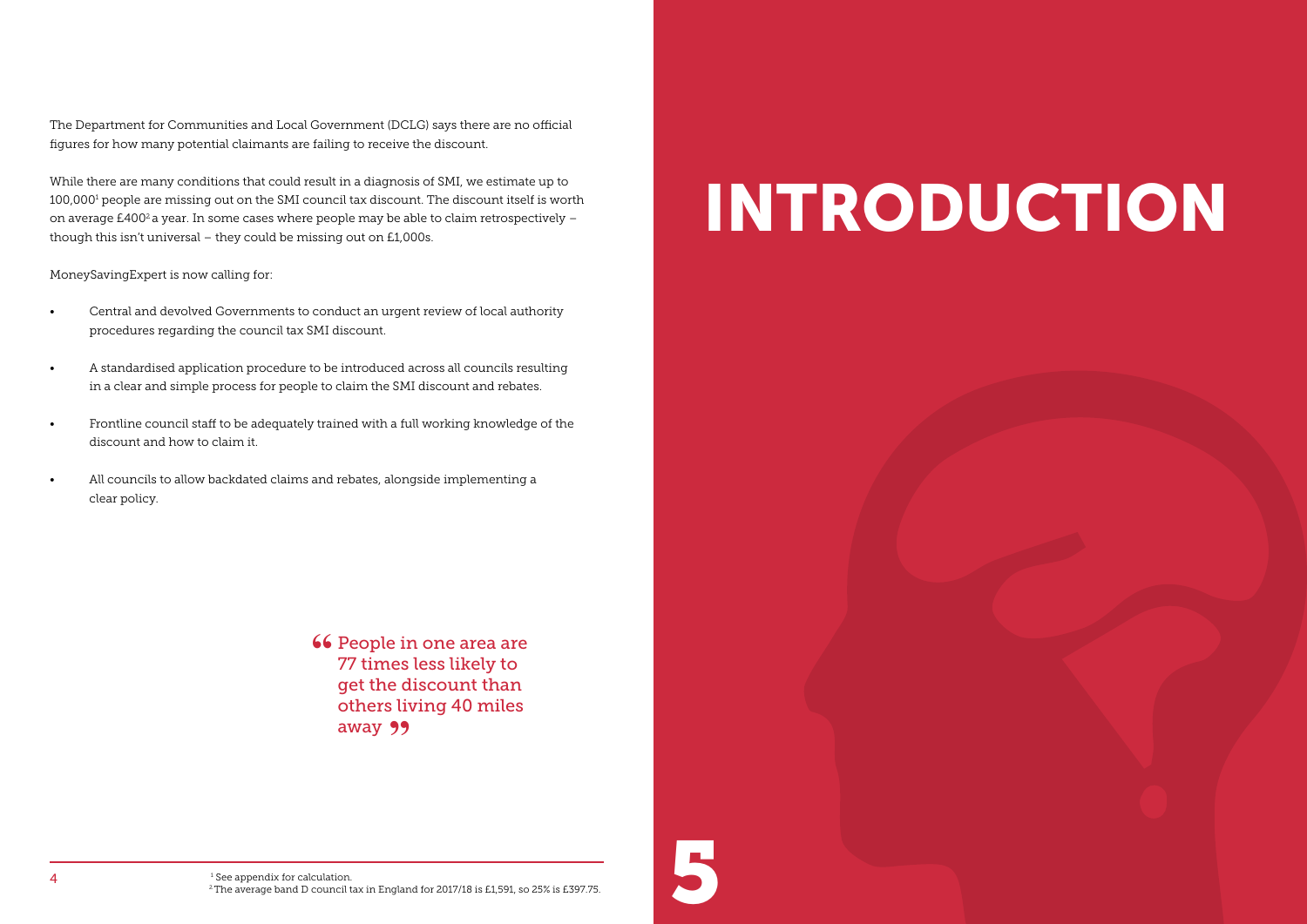MoneySavingExpert.com<br>
sess of the discount, we saw successees, but also heard of<br>
unt.<br> *Mementia. My brother-in-law ther carer)* gave up his job<br> *i. He has a signed letter from a doctor saying she was*<br> *distignosed. He* 

## Introduction

Crucially, to make a successful claim, the SMI person must have been certified as having a severe mental impairment by a doctor, and be eligible for – but not necessarily in receipt of – at least one of the following benefits $^1$ .

According to the Local Government Finance Act 1992 (Schedule 1, Paragraph 2), a person is "disregarded for the purposes of discount" if they are "severely mentally impaired". (It goes on to clarify: "A person is severely mentally impaired if he has a severe impairment of intelligence and social functioning (however caused) which appears to be permanent.")

If a person diagnosed as SMI lives with one other adult, that household should be eligible for a 25% council tax discount. If the SMI person lives alone, the discount rises to 100%.

- *My mother-in-law suffered with dementia. My brother-in-law (her carer) gave up his job*  **"** *to look after her full-time at home. He has a signed letter from a doctor saying she was suffering dementia and the date diagnosed. He wrote to the council who say he can't receive any council tax back. I find it sickening that some councils will honour repaying this tax and others won't.* **"** *Kathleen*
- *My wife started receiving benefits for Parkinson's in 2001. My council originally told me*  **"** *that we didn't qualify as we had savings. However, it eventually admitted it had given us wrong information and we were given a 25% discount.* **"** *Philip*

#### *(England, Wales and Scotland)*

- Incapacity benefit
- Attendance allowance
- Severe disablement allowance
- Disability living allowance (higher or middle rate care component)
- Increase in disablement pension (due to constant attendance being needed)
- Unemployability supplement or allowance
- Constant attendance allowance
- Income support (which includes a disability premium)
- Personal independence payment (standard or enhanced daily living component)
- Armed forces independence payment

#### *(England and Wales only)*

- Disability working allowance (based on getting income support incl disability premium)
- Universal credit (incl an element for limited capability for work or limited capability for work and work-related activity)

#### *(Scotland only)*

- Tax credits (incl disability element)
- Employment and support allowance
- Universal credit

In the absence of official figures, MoneySavingExpert has tried to put a rough number to how many people could be missing out on the SMI council tax discount. Our back-of-the-envelope calculation estimates up to 100,000 people are missing out on the SMI council tax discount2.

The purpose of this three-part investigation was to understand what the barriers are to people making a successful claim. Our investigation included:

- Sending Freedom of Information (FOI) requests to local authorities in England, Scotland and Wales to find out what proportion of households are claiming the SMI discount.
- A mystery shopper exercise of 100 councils to gauge the quality of communication and the existence of clear policies on this discount across councils.
- To determine whether there is any correlation between the accuracy of the information provided by councils and the uptake of the discount in that particular area, the mystery shopper exercise was repeated with 20 councils; the 10 councils identified by the FOI to have the highest uptake of the discount, and the 10 with the lowest uptake.

After our initial stories raising awareness of the discount, we saw successes, but also heard of many users failing to secure the discount.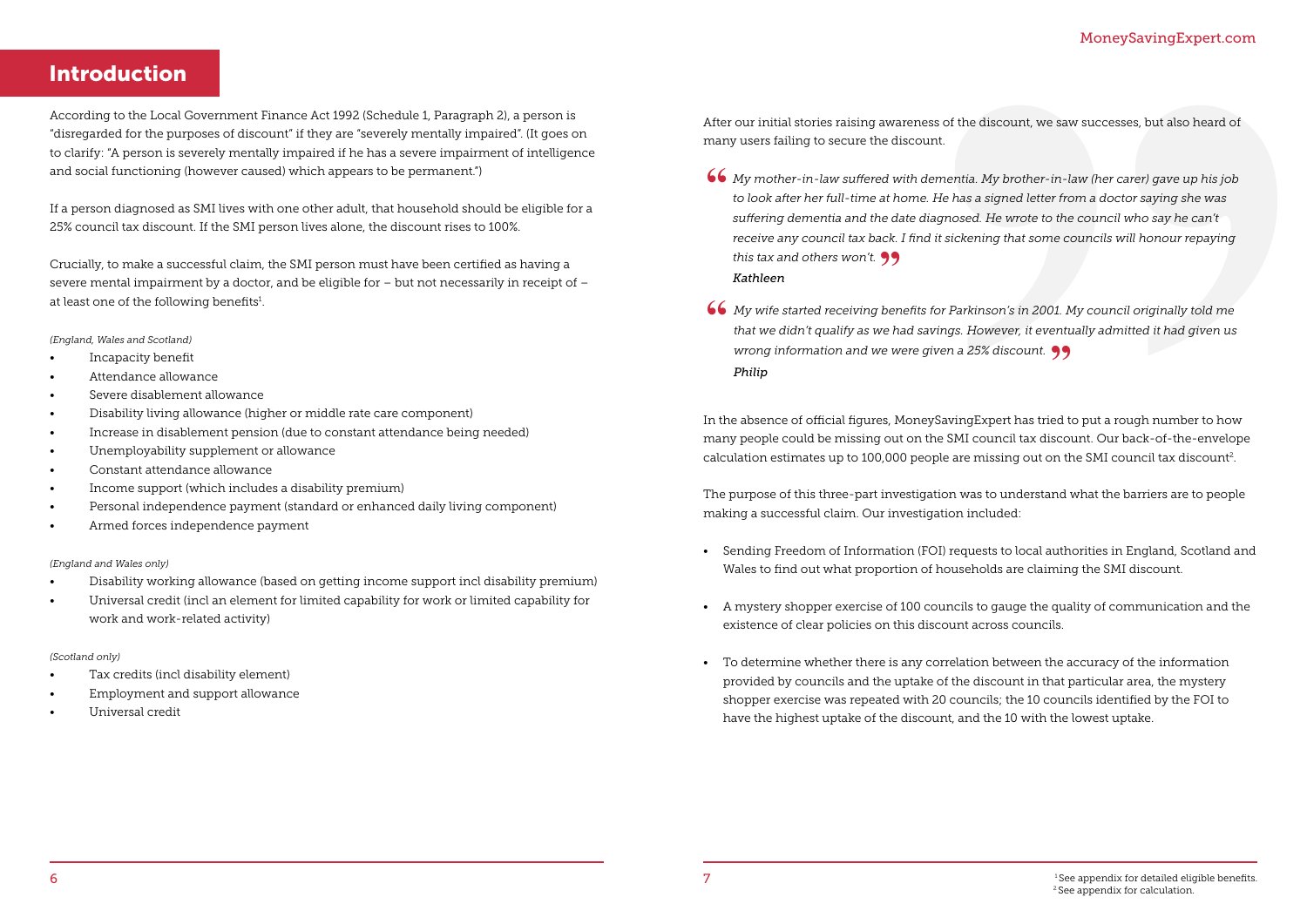# INVESTIGATION **PART [1]**



## Uptake is very low and varies hugely by council

#### Source: Freedom of Information requests

MoneySavingExpert obtained reliable<sup>1</sup> data from 265 councils out of 380 across England, Scotland and Wales. That represents 70% of all councils – almost 20 million households.

Councils were asked to provide the following information:

• How many households claimed a 25% council tax reduction in the last recorded full year

- How many households paid council tax in the last recorded full year?
- due to one occupant being medically certified as 'severely mentally impaired'?

The responses highlight a staggering disparity in terms of the uptake of 25% SMI reductions. The following tables show the councils with the lowest and highest proportion of people claiming the SMI reduction. These tables have been compiled using the information provided by 265 councils through the FOI requests.

### Bottom 10:

| Council                                  | Uptake compared with<br>council-tax-paying<br>households | <b>Proportion claiming SMI</b><br>reduction |
|------------------------------------------|----------------------------------------------------------|---------------------------------------------|
| <b>East Ayrshire Council</b>             | 11 out of 57,392                                         | 0.019%                                      |
| Spelthorne Borough<br>Council            | 10 out of 41,076                                         | 0.024%                                      |
| City of Edinburgh Council                | 90 out of 240,794                                        | 0.037%                                      |
| <b>Great Yarmouth Borough</b><br>Council | 23 out of 47,117                                         | 0.049%                                      |
| <b>Tower Hamlets Council</b>             | 75 out of 119,440                                        | 0.063%                                      |
| Denbighshire County<br>Council           | 29 out of 44,436                                         | 0.065%                                      |
| <b>Hackney Council</b>                   | 88 out of 111,224                                        | 0.079%                                      |
| South Lanarkshire Council                | 119 out of 148,295                                       | 0.08%                                       |
| <b>Wandsworth Council</b>                | 114 out of 140,864                                       | 0.08%                                       |
| London Borough of<br>Newham              | 126 out of 145,310                                       | 0.09%                                       |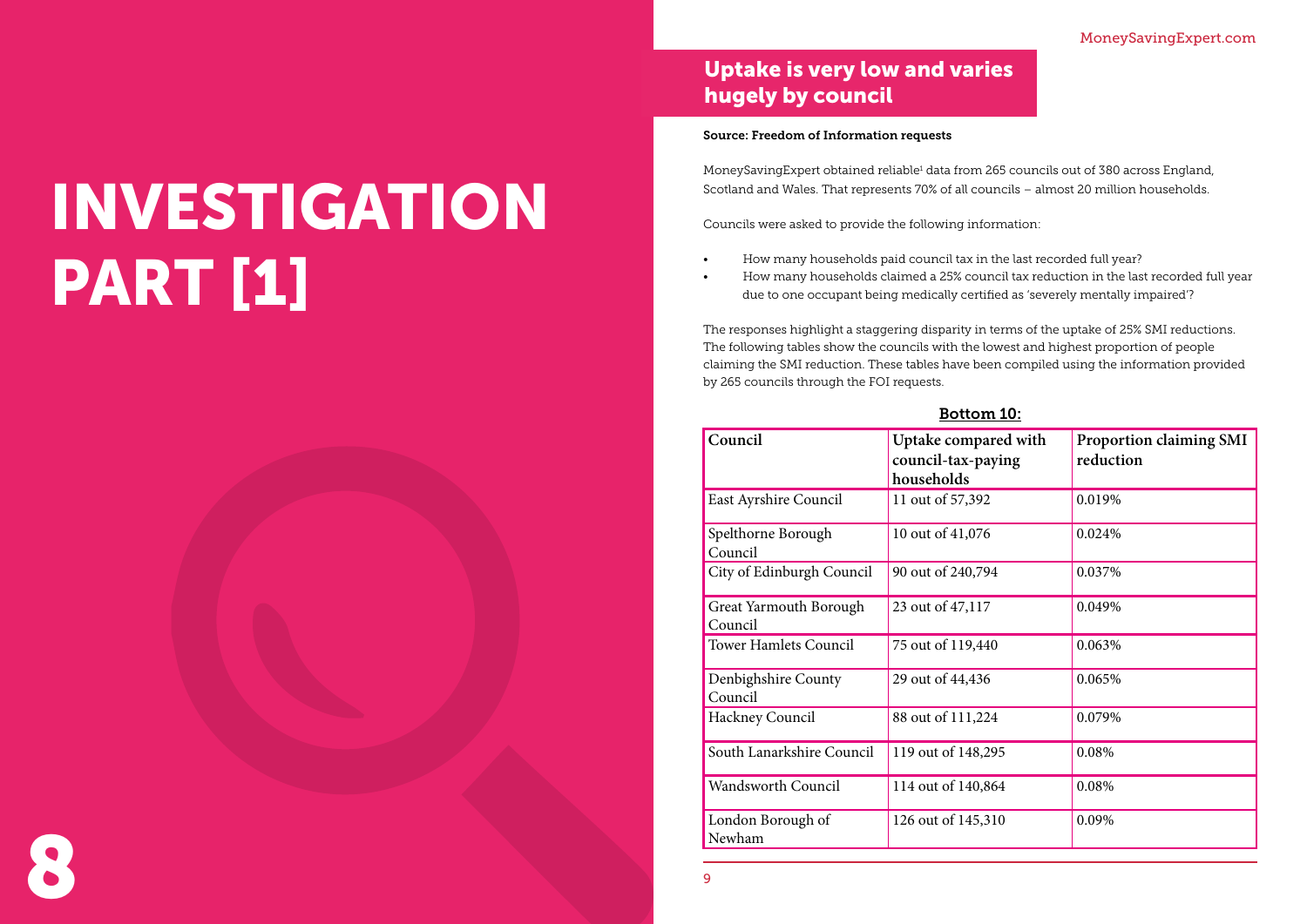### Top 10:

| Council                                | Uptake compared with<br>council-tax-paying<br>households | <b>Proportion claiming SMI</b><br>reduction |
|----------------------------------------|----------------------------------------------------------|---------------------------------------------|
| Renfrewshire Council                   | 1,246 out of 84,604                                      | 1.47%                                       |
| <b>Craven District Council</b>         | 265 out of 26,335                                        | 1.01%                                       |
| East Dunbartonshire<br>Council         | 447 out of 50,966                                        | 0.88%                                       |
| <b>Surrey Heath Borough</b><br>Council | 296 out of 35,456                                        | 0.83%                                       |
| Ashford Borough Council                | 423 out of 51,362                                        | 0.82%                                       |
| South Norfolk Council                  | 452 out of 57,717                                        | 0.78%                                       |
| Tandridge District Council             | 260 out of 35,740                                        | 0.73%                                       |
| Doncaster Council                      | 1,172 out of 165,971                                     | 0.71%                                       |
| Dumfries and Galloway<br>Council       | 518 out of 74,377                                        | 0.70%                                       |
| North Lanarkshire Council              | 973 out of 152,848                                       | 0.64%                                       |

# INVESTIGATION PART [2]

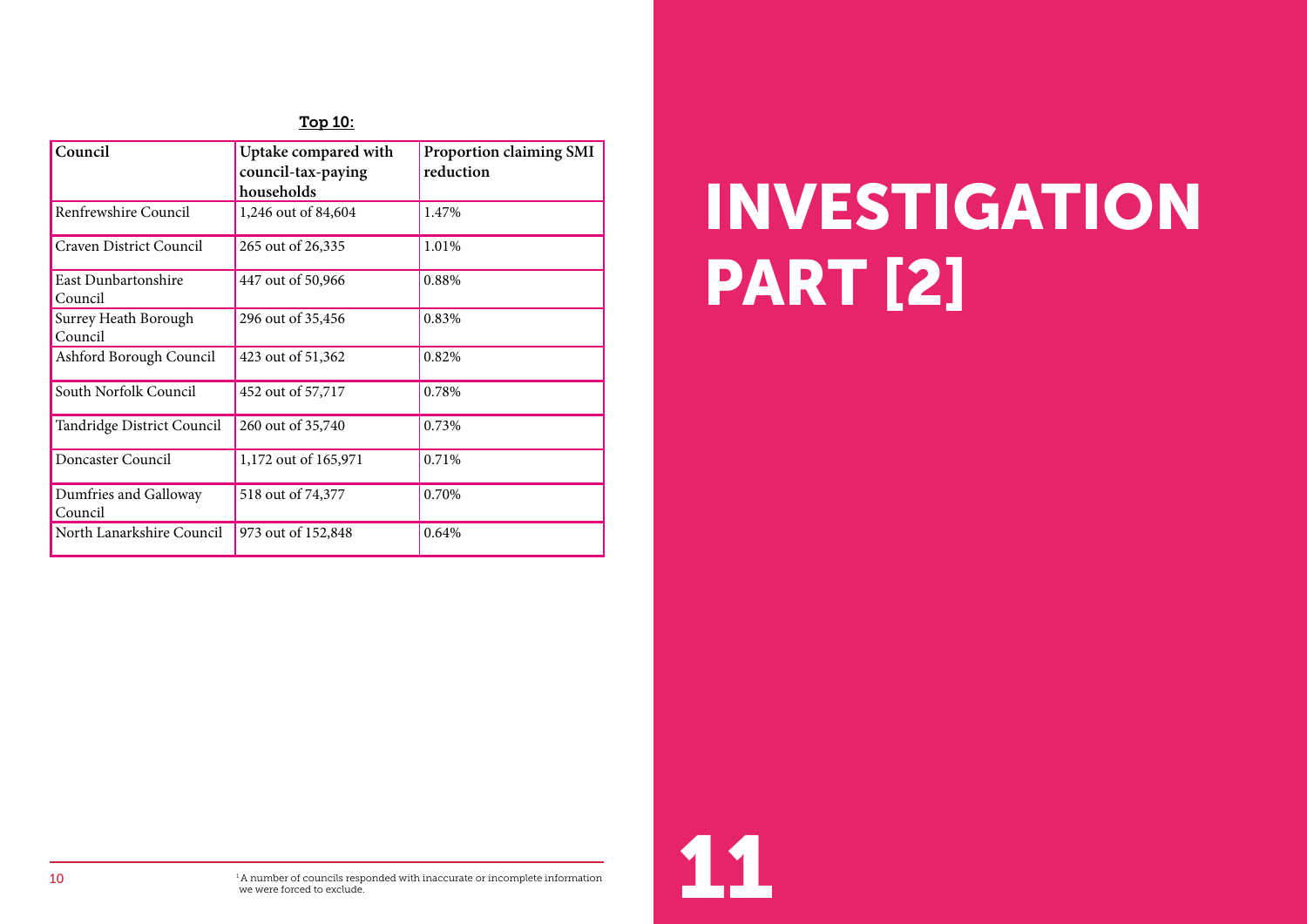## Two-thirds of councils provided incorrect information

#### Source: Mystery shopper exercise

A MoneySavingExpert researcher phoned 100 councils in England posing as a caller enquiring on behalf of someone they know with severe dementia, living with their husband. (For the full list of councils, see appendix.) Three questions were initially asked about the existence of the discount, how much it was worth and how to make a claim.

#### Here are the results:

- Overall we found that 69 out of 100 councils gave out some form of incorrect information throughout the call. A quarter (26) provided advice that was completely correct. Five did not answer the phone.
- Call-handlers at five local authorities were unaware of the existence of the SMI discount, with some confusing it for a means-tested benefit.
- Council tax staff frequently told our researcher that the form to make a claim was not available online, even though it was. They also consistently told our researcher that the claimant needed to be in receipt of certain benefits rather than just be eligible – potentially deterring someone from making a claim in the first place.

A final question was then asked about backdated claims:

• Councils have the discretion to set their own policies regarding backdated payments. Our investigation found that councils have a wide variety of policies, but more importantly 41 call-handlers were not able to definitively state what their council's policy was. Nor could they clearly explain the procedure for making a backdated claim.

## Question [1]

### Question 1: Can someone I know get money off their council tax if they have dementia?

*Correct answer: Yes, if a doctor can certify the patient is 'severely mentally impaired'.* 

• 90% of councils correctly stated there was a discount for someone living with dementia.

- 
- Five councils (5%) said there was no such discount: City of York Council, Slough Borough Council, Bolsover District Council, Cheshire East Council and Derby City Council.
- 5% didn't answer the call.

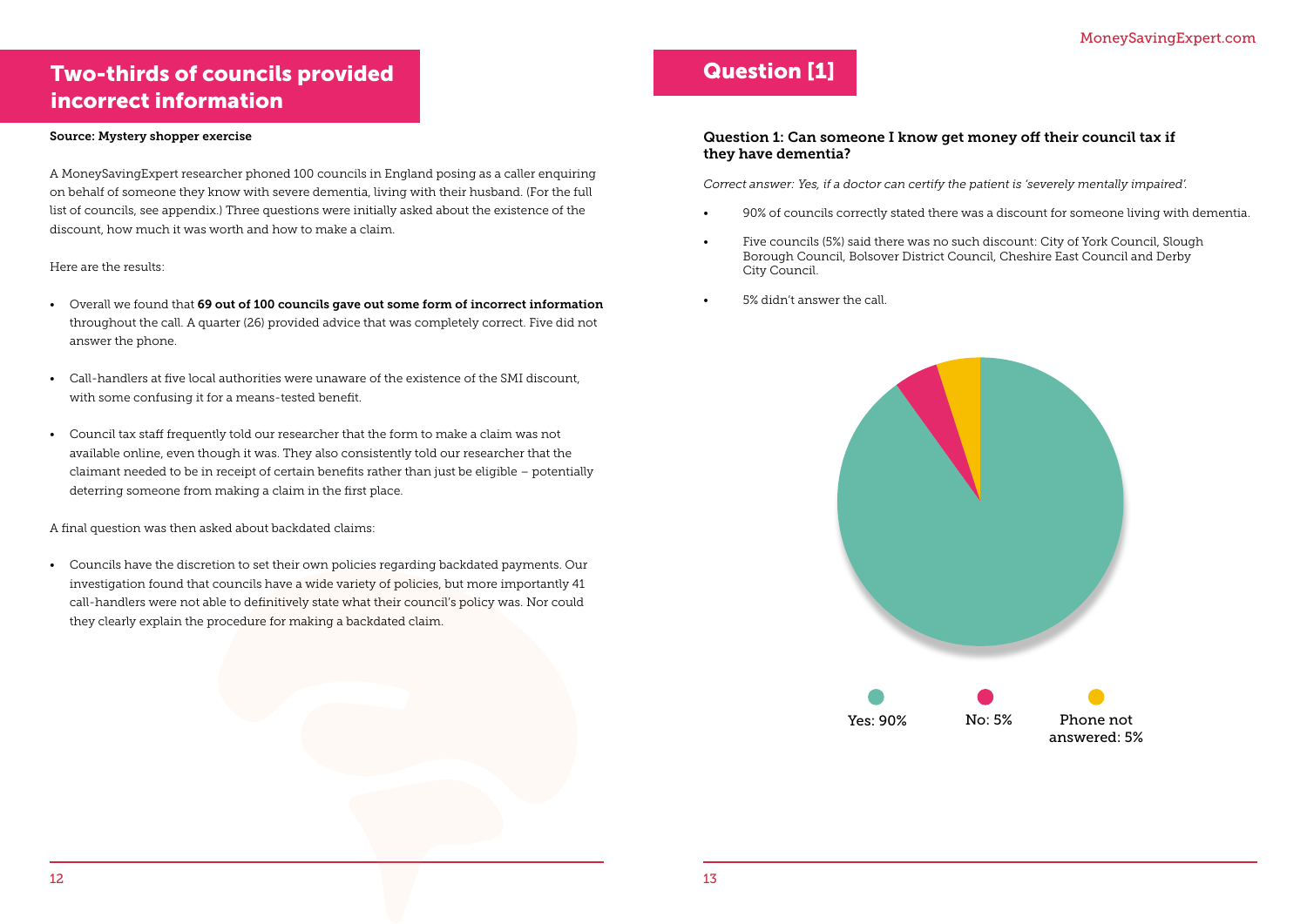## Question [2]

### Question 2: If yes, how much is the discount?

*Correct answer: 25% if the SMI person is living with another adult who counts for council tax purposes.* 

#### A sample of incorrect responses:

"There isn't a set rate" – Uttlesford District Council "It varies. It's different for everybody" – Cotswold District Council "It's not a straightforward answer" – Crawley Borough Council "I wouldn't be able to answer that" – Maldon District Council "It's a 10% discount, I think" – South Cambridgeshire District Council "I don't know myself, can be completely exempt" – Redcar & Cleveland Borough Council



- exemption).
- No mention of qualifying benefit eligibility and/or medical certification.
- It is not possible to apply online (when in reality it is).
- Claimant needs to prove he/she is in receipt of qualifying benefits.

## Question [3]

### Question 3: How does someone make a claim?

*Correct answer: While the exact procedure for making a claim varies by local authority, each claimant must obtain a diagnosis from a registered medical practitioner for a condition causing severe mental impairment and provide evidence that he/she is eligible for (but not necessarily in receipt of) certain qualifying benefits. It is reasonable to expect each local authority to be able to advise accurately and clearly on its own procedure for making a claim.* 

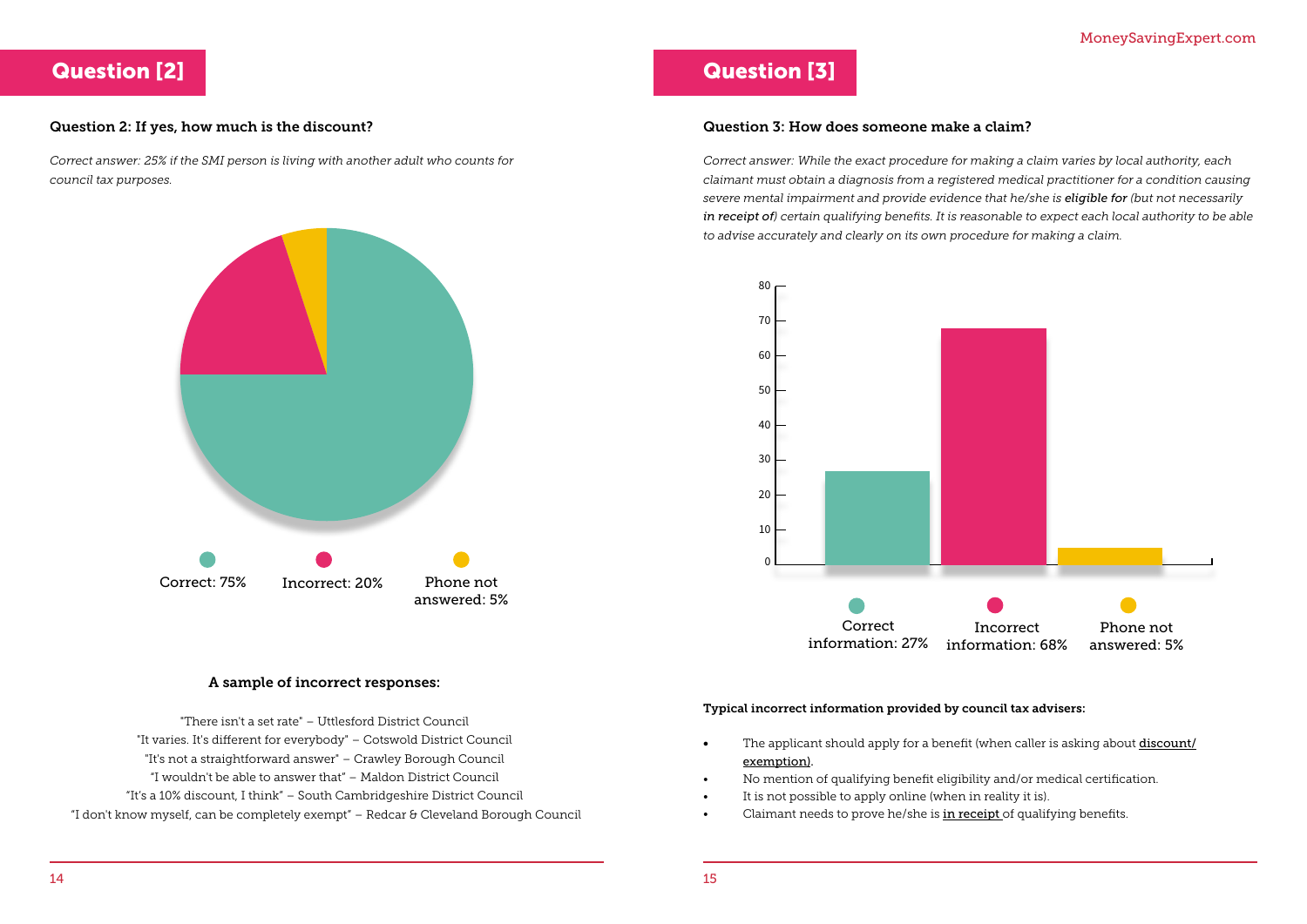## Question [4]

### Question 4: If the person has been poorly for a while, can she claim back council tax already paid?

*Correct answer: The Department for Communities and Local Government has told MoneySavingExpert that it is "for the local authority to decide" whether it will backdate a claim or not. However, each local authority should know and be able to advise on its own backdating policy when asked about it.*

## MoneySavingExpert.com MoneySavingExpert.com





## What's in a name?

The council tax discount applies to those who are 'severely mentally impaired' – this is the precise wording used within the statute and on the Gov.uk website. Council tax advisers referred to a range of names for the SMI application form, including: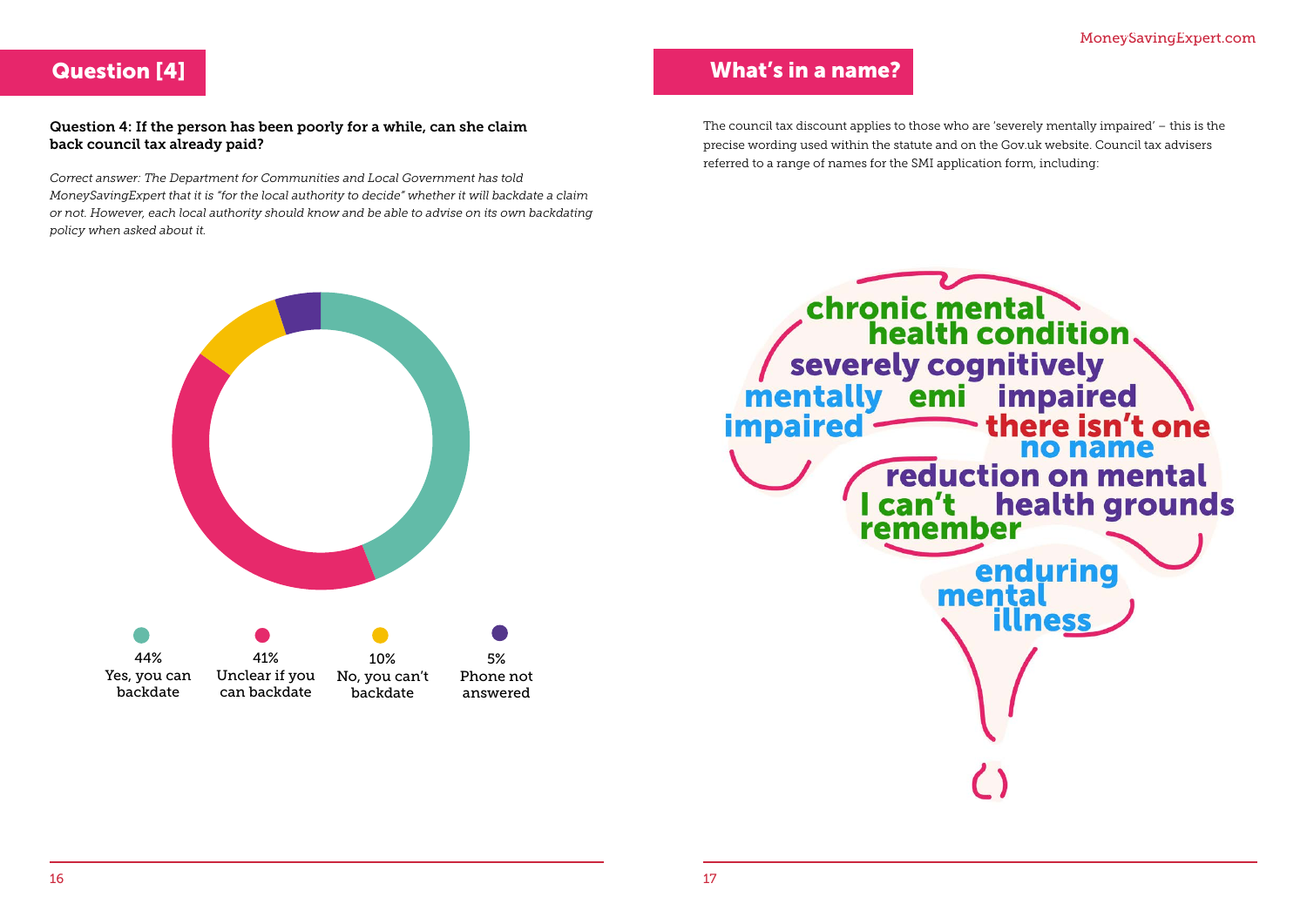"I don't think so…

let me just check… no"

*- Slough Borough Council on* 

*existence of discount*

"I'm just going on the website myself, it's obviously not something we go on very often" *- South Bucks District Council phone adviser*

"Unfortunately not with dementia. No, there's no exemption for that"



"When it gets to more complex [claims such as] SMI… we're not fully trained" *- Cheshire West and Chester Council*

> "It's all means-tested" *- Christchurch Borough Council on backdating*

# EXAMPLES OF COUNCIL RESPONSES

Information provided by council call-handlers during mystery shopping exercise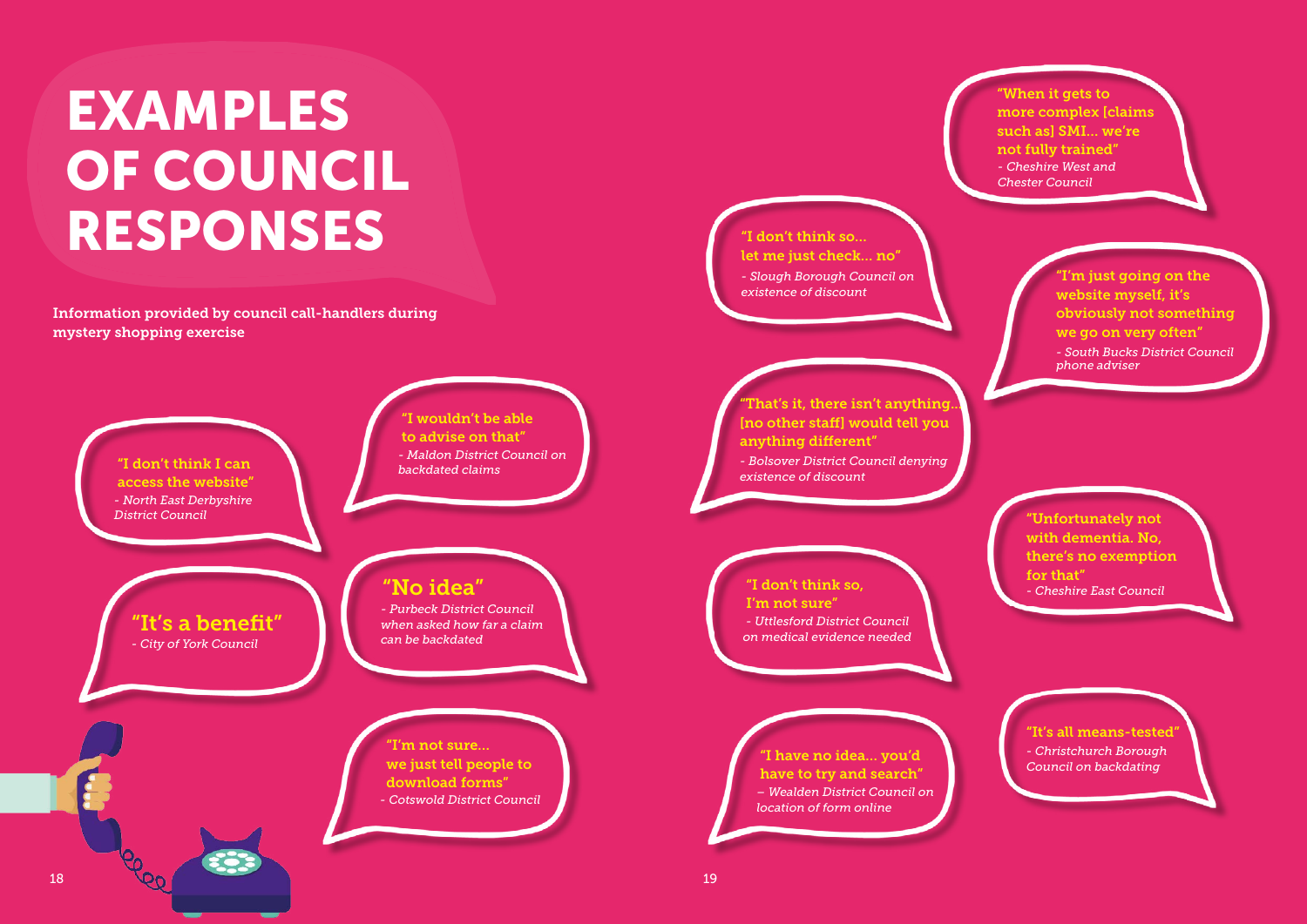



# INVESTIGATION PART [3]

20

## Correlation between low uptake and poor communication

#### Source: Second mystery shop of the 'Top 10' and 'Bottom 10' councils

Having identified from the FOI responses that there is huge variation in uptake of the discount, and from the mystery shopper exercise that communication about the discount is patchy at best, we wanted to see if there was any correlation between the two.

We repeated the mystery shopper exercise, with our researcher calling the 10 councils shown by the FOI data to have the highest proportional uptake, and the 10 councils with the lowest proportional uptake. Each council was called twice using the same questions as part two of the investigation (except for the question on backdated claims).

The results show there may be some correlation between poor uptake of the discount and poor communication to the public. Encouragingly, all 20 councils were aware of the SMI discount. However, when asked about the size of the discount and the claims process, the results were extremely poor – with a noticeable difference between the 'top' and 'bottom' councils.

How much is the discount? How does someone make

## a claim?





Correct information (%)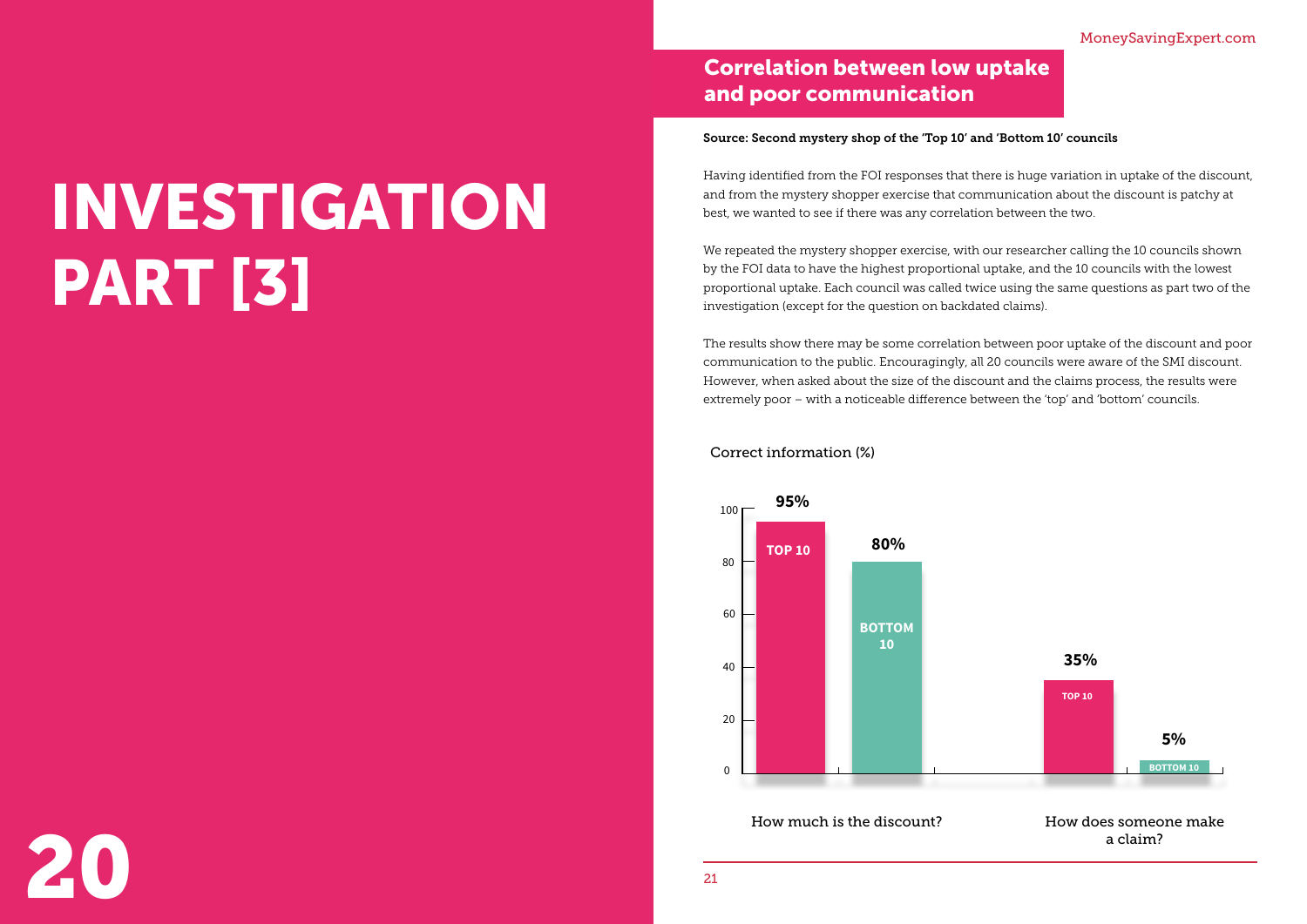| lems with |  |  |  |
|-----------|--|--|--|
| .scount.  |  |  |  |

**66** Urgent and coordinated coordinated action is needed to enable some of the most vulnerable council tax-payers to claim a reduction they are entitled to **99** 

# CONCLUSION

## Conclusion

This investigation highlights two significant prob the application and implementation of the SMI di

However, a shocking number of councils fail when they are required to explain the process of how to make a claim. More than two-thirds of council tax advisers could not provide the correct guidance for making a claim – some couldn't even find the application form on their own website. During the mystery shopper exercise, frontline staff consistently misinformed our researcher about the eligibility criteria and many struggled to state their own backdating policy.

For people living with a severe mental impairment, making that initial phone call to their council can be difficult enough, if not impossible. Once through to an adviser, it is imperative potential claimants are given simple, clear and accurate advice.

The level of performance provided by councils in their administration of the SMI discount is unacceptable. Urgent and coordinated action is needed to enable some of the most vulnerable council tax-payers to claim a reduction they are entitled to.

Firstly, 10,000s of people diagnosed as SMI, who should be getting the council tax discount, aren't. Secondly a disproportionate number of SMI people are losing out in some areas with our original fears of a postcode lottery being realised.

The FOI data shows a huge variation in and an extremely low uptake of the SMI discount. While regional and demographic differences may go some way to explaining this, our data strongly suggests significant under-claiming in many areas.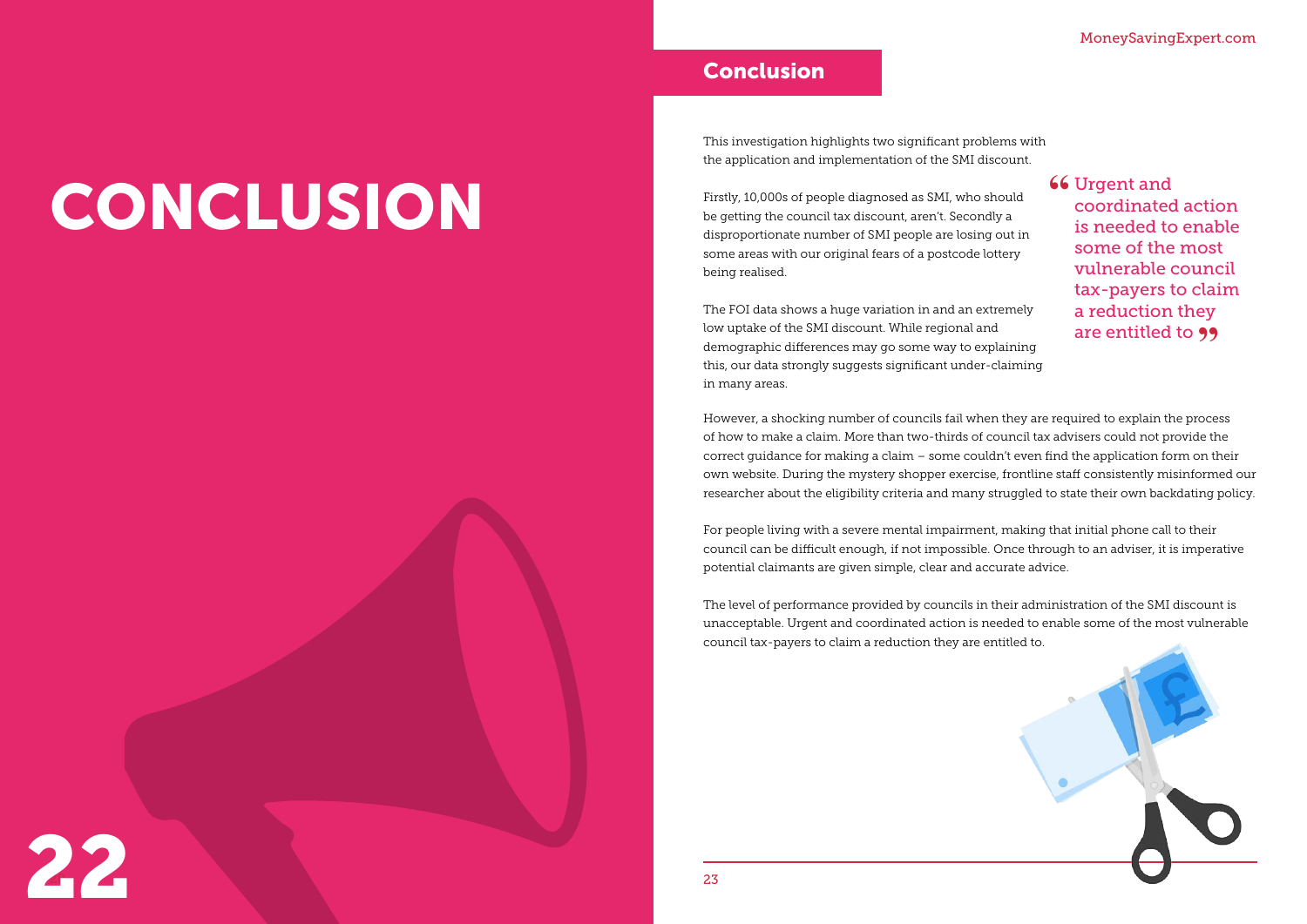## Recommendations

#### Recommendations to central and devolved Governments

- Conduct an urgent review of local authority procedures regarding the council tax SMI discount. This should include analysis of the claim procedure, the quality of communications, and the disparity of policies regarding backdating.
- Carry out an assessment of how many people could be eligible to claim the SMI discount and how many are in receipt of it.
- Introduce a standardised application procedure which includes the introduction of a standardised application form available on [www.gov.uk](http://www.gov.uk).
- Ensure all councils adopt the standardised procedure and issue best practice guidance.
- Engage with key stakeholders to ensure councils are equipped with the necessary resources and information to effectively administer the SMI discount.

#### Recommendations to local authorities

- Create and implement a policy that allows backdating and be able to communicate this clearly.
- Ensure frontline staff are fully trained and fully aware of:
	- o the existence of the council tax discount for those who are severely mentally impaired;
	- o the eligibility criteria for making a claim;
	- o the procedure for making a claim, including where the claim form can be located;
	- o the evidence and documentation required for a claim submission;
	- o that particular council's policy on backdating, and how a rebate can be applied for.
- Adopt the standardised, simple and transparent procedure for claiming the council tax SMI discount.
- Introduce the standardised application form, making it easily accessible on the council website.

## Appendix – Councils called in 'mystery shop'

Adur District Council Allerdale Borough Council Amber Valley Borough Council Arun District Council Aylesbury Vale District Council Barking and Dagenham London Borough Council Barrow-in-Furness Borough Council Basildon Borough Council Bath & North East Somerset Council Bedford Borough Council Bolsover District Council Bolton Council Borough of Poole Bournemouth Borough Council Bracknell Forest Borough Council Bradford Metropolitan District Council Braintree District Council Brentwood Borough Council Brighton & Hove City Council Bristol City Council Broxbourne Borough Council Bury Metropolitan Borough Council Cambridge City Council Camden Council Carlisle City Council Castle Point Borough Council Central Bedfordshire Council Chelmsford City Council Cheltenham Borough Council Cheshire East Council Cheshire West and Chester Council Chesterfield Borough Council Chiltern District Council Christchurch Borough Council City of York Council Colchester Borough Council Copeland Borough Council Cornwall Council Cotswold District Council Crawley Borough Council Darlington Borough Council Derby City Council Durham County Council East Devon District Council East Dorset District Council Eden District Council Erewash Borough Council Exeter City Council Fenland District Council Halton Borough Council Harlow District Council Hastings Borough Council High Peak Borough Council Lewes District Council Luton Borough Council Maldon District Council Mid Devon District Council Middlesbrough Council Milton Keynes Council North Devon Council

- Derbyshire Dales District Council Doncaster Metropolitan Borough Council East Cambridgeshire District Council Eastbourne Borough Council Epping Forest District Council Hartlepool Borough Council Huntingdonshire District Council North Dorset District Council North East Derbyshire District Council Stockton-on-Tees Borough Council Teignbridge District Council Tendring District Council Thurrock Council Torbay Council Torridge District Council Uttlesford District Council Warrington Borough Council Wealden District Council West Berkshire Council West Devon Borough Council West Dorset District Council Weymouth & Portland Borough Council Windsor & Maidenhead Royal Borough Wokingham Borough Council Wycombe District Council
- North Somerset Council
- Peterborough City Council
- Plymouth City Council
- Purbeck District Council
- Reading Borough Council
- Redcar & Cleveland Borough Council
- Rochford District Council
- Slough Borough Council
- South Bucks District Council
- South Cambridgeshire District Council
- South Derbyshire District Council
- South Gloucestershire Council
- South Hams District Council
- South Lakeland District Council
- Southend-on-Sea Borough Council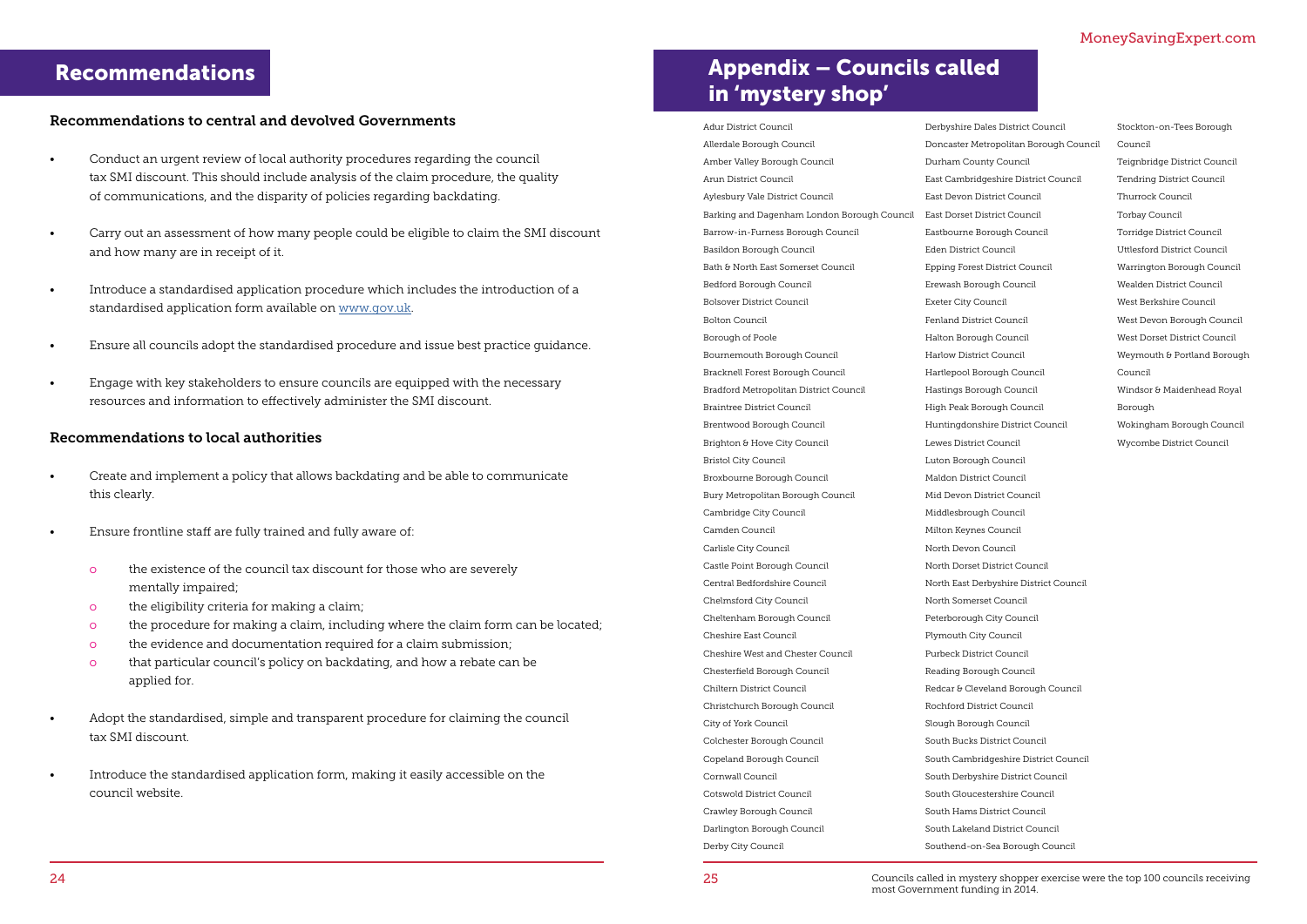<sup>1</sup> [This 2010 study](https://www.ncbi.nlm.nih.gov/pubmed/20214844) shows around a third of those with dementia are thought to live alone and this Department of Health report shows a third live in care homes. We've therefore assumed roughly a third of dementia sufferers may be living with another adult.

<sup>2</sup> Our FOI data showed that across English councils covering some 16.6 million households, 51,720 claimed the 25% SMI discount in the most recent year for which full figures were available. According to Department [for Communities and Local Government figures](https://www.gov.uk/government/uploads/system/uploads/attachment_data/file/478366/Local_Authority_Council_Tax_base_England_2015_Statistical_Release.pdf) there were some 23.7 million households in England as of September 2015, so scaling up our FOI findings suggest across England around 74,000 households are claiming.

Unfortunately there does not appear to be any official estimate of how many people across the UK are eligible for the 25% SMI council tax discount – an oversight this report calls to be corrected.

To try to gauge the approximate scale of the problem, we've done a back-of-the-envelope calculation based on our FOI figures and the best data we could find – and as a result we believe up to 100,000 are missing out.

There are many conditions that could lead to a diagnosis of SMI but focusing on dementia alone (in England), we estimate more than 70,000 potential claimants are not getting the discount.

According to NHS figures from August 2016, there were 443,285 over-65s diagnosed with dementia in England. Based on existing studies, we estimate about a third of dementia  $s$ ufferers may be living with another adult $^{1}$ . This would mean there are potentially almost 148,000 who are eligible for the 25% discount.

Extrapolating the data we obtained via our FOI investigation we believe around 74,000 people in England are already claiming the 25% SMI discount<sup>2</sup> – meaning a further 74,000 people with dementia could be missing out.

This is a rough calculation in an area which demands proper academic research. But given that dementia is just one of the illnesses that can result in an SMI diagnosis – and that the figures above relate only to England – it's likely that the true figure for those who could be claiming the discount across the UK is significantly higher.

## Calculating potential claimants Eligible benefits in England and Wales

*Source: DCLG and Welsh Government*

(a) an incapacity benefit under section 30A of the Social Security (Contributions and Benefits) Act 1992

(b) an attendance allowance under section 64 of that Act; (c) a severe disablement allowance under section 68 of that Act; (d) the care component of a disability living allowance under section 71 of that Act, payable at the highest rate under section 72(4)(a) or at the middle rate under section 72(4)(b) of that Act; (e) an increase in the rate of his disablement pension under section 104 of that Act (increase where constant attendance needed);

(f) a disability working allowance under section 129 of that Act, where the qualifying benefit is– (i) one falling within subsection (2)(a)(i) or (ii) of that section, or (ii) income support, and the applicable amount formerly payable included a disability premium within the description in sub-paragraph (j) below,

or is a corresponding Northern Ireland benefit; (g) an unemployability supplement under Part I of Schedule 7 to that Act; (h) a constant attendance allowance under-

(i) article 14 of the Personal Injuries (Civilians) Scheme 1983; or (ii) article 14 of the Naval, Military and Air forces etc. (Disablement and Death) Service Pensions Order 1983

(including that provision as applied, whether with or without modifications, by any other instrument);

(i) an unemployability allowance under-

(i) article 18(1) of the Personal Injuries (Civilians) Scheme 1983, or (ii) article 18(1) of the Naval, Military and Air Forces etc. (Disablement and Death) Service Pensions Order 1983 (including that provision as applied, whether with or without modifications, by any other instrument)

j) income support where the applicable amount includes a disability premium in respect of which the additional condition in paragraph 12(1)(b) of Schedule 2 to the Income Support (General) Regulations 1987 is satisfied k) incapacity benefit under sections 40 and 41 of the Social Security Contribution and Benefits

Act 1992 (l) the standard or enhanced rate of the daily living component of personal independence payment under section 78(3) of the Welfare Reform Act 2012

m) armed forces independence payment under the Armed Forces and Reserve Forces

(Compensation Scheme) Order 2011

(n) universal credit under Part 1 of the Welfare Reform Act the calculation of which includes an amount under regulation 27(1) of the Universal Credit Regulations 2013 in respect of the fact that the person in question has limited capability for work or limited capability for work and work-related activity or would include such an amount but for regulation 27(4) or 29(4) of those Regulations.